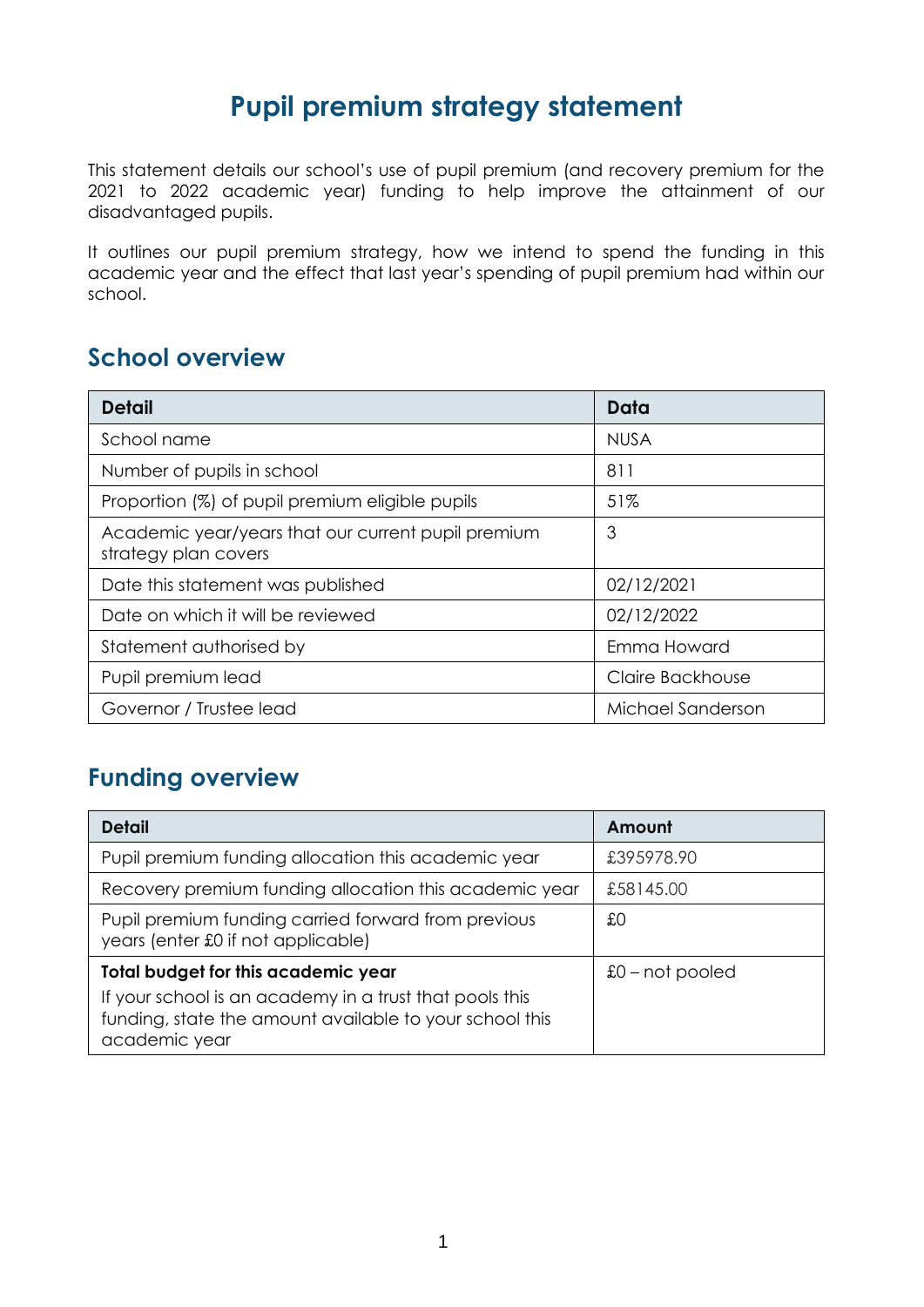# **Part A: Pupil premium strategy plan**

#### **Statement of intent**

Our intention is that all pupils, regardless of background or the challenges presented to them, have access to a broad and balanced curriculum which allows them to achieve grades that allow them to go in to their desired career field.

Our curriculum is designed to allow students to 'write their own life story' and our focus on both careers and literacy across all subjects, ensures that students are given the best chances to leave our school to further education, apprenticeships or employment.

Quality first teaching is at the centre of all that we do at NUSA. We aim to provide lessons that challenge all students, regardless of ability.

NUSA uses the EEF tiered approach. EEF's pupil [premium](https://educationendowmentfoundation.org.uk/evidence-summaries/pupil-premium-guide/) guide:

- 1. High Quality Teaching
- 2. Targeted Academic Support
- 3. Wider Strategies relating to significant non-academic barriers including attendance, behaviour and Social and Emotional Learning/support.

The tiered approach is outlined within this plan, with clear strategies for our school in each area; underpinning the tiered approach all teachers at NUSA must know all of their Pupil Premium students and ensure effective teaching supports those students.

The focus of our pupil premium strategy is to support disadvantaged pupils to achieve the goal set out above. We will consider all of the challenges faced by vulnerable pupils, such as those who have a social worker and young carers.

Whilst this strategy outlines how funding is used specifically to support pupils in receipt of pupil premium funding, it is very much aimed at ensuring that non-disadvantaged pupils' attainment will be sustained and improved alongside progress for pupils in receipt of pupil premium funding.

#### **Challenges**

This details the key challenges to achievement that we have identified among our disadvantaged pupils.

| <b>Challenge number</b> | Detail of challenge                                                                                                                                                                                               |
|-------------------------|-------------------------------------------------------------------------------------------------------------------------------------------------------------------------------------------------------------------|
| Literacy                | Assessments, observations and discussion with KS3 pupils indicate that<br>disadvantaged pupils generally have lower levels of reading com-<br>prehension than peers. This impacts their progress in all subjects. |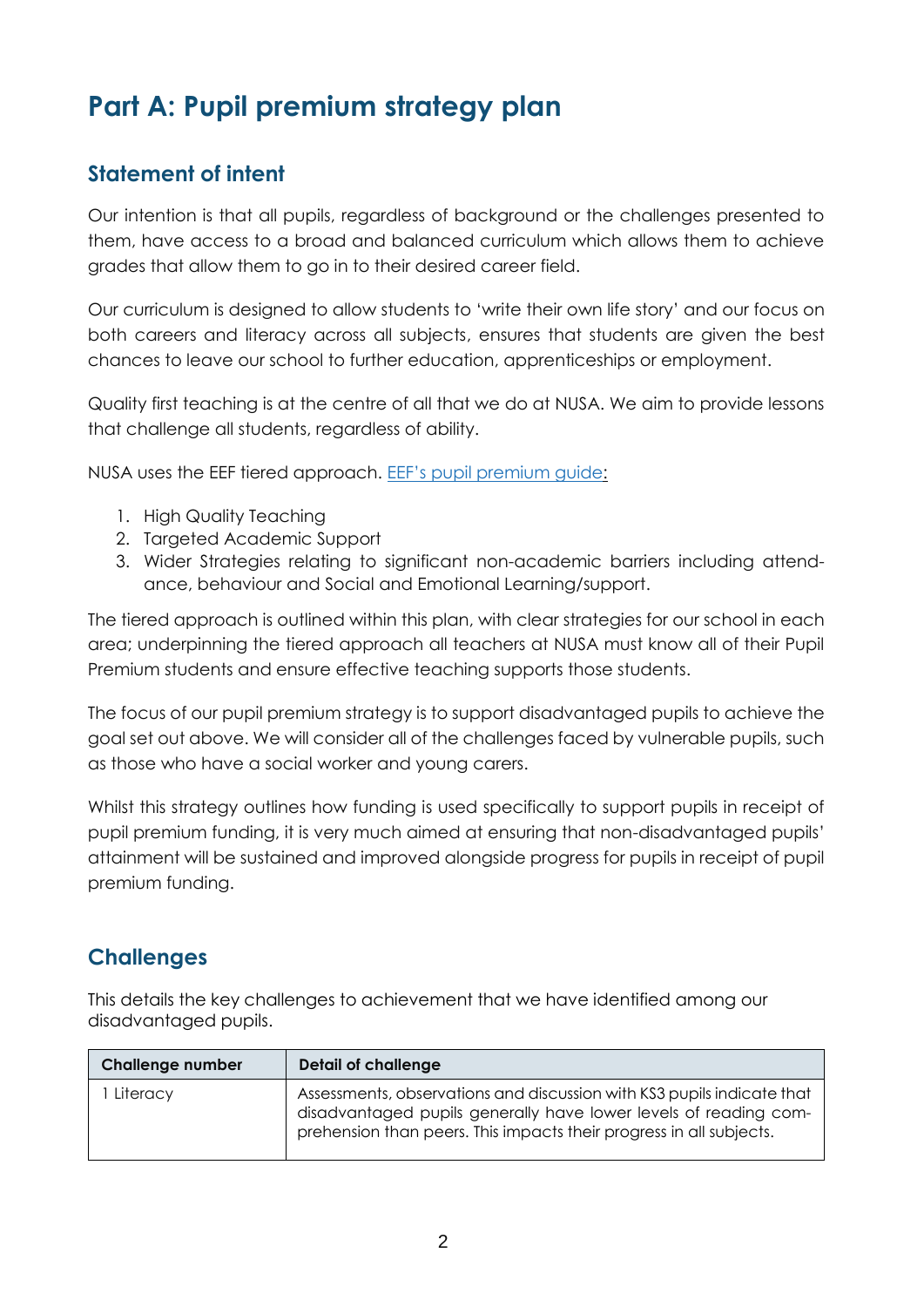|                                  | On entry to year 7 in the last two years, a number of our<br>disadvantaged pupils arrive below age-related expectations for<br>reading (NGRT) compared to their peers.                                                                                                                                                                                                                                                                                                                                                                                                          |  |
|----------------------------------|---------------------------------------------------------------------------------------------------------------------------------------------------------------------------------------------------------------------------------------------------------------------------------------------------------------------------------------------------------------------------------------------------------------------------------------------------------------------------------------------------------------------------------------------------------------------------------|--|
| 2 Attendance                     | Our attendance data over the last year indicates that attendance<br>among disadvantaged pupils has been between 4.6-5% lower than<br>for non-disadvantaged pupils.                                                                                                                                                                                                                                                                                                                                                                                                              |  |
|                                  | Whole school attendance figures have shown over the last two<br>years that a proportion of the school population have been<br>deemed to be 'persistently absent' (10% absence). Of those whole<br>school figures, a large number of persistent absences have been<br>disadvantaged pupils. Although our persistent absence figure was<br>lower pre-pandemic, persistent absence figures for our<br>disadvantaged pupils has remained largely the same. Our<br>assessments and observations indicate that absenteeism is<br>negatively impacting disadvantaged pupils' progress. |  |
| 3 Attainment of key<br>groups    | The attainment of disadvantaged pupils is generally lower than that<br>of their peers. Upon exit at KS4, data has shown disadvantaged pu-<br>pils progress 8 figure to be behind that of non-disadvantaged pupils.                                                                                                                                                                                                                                                                                                                                                              |  |
|                                  | Assessments on entry to year 7 in the last 2 years indicate that a<br>number of our disadvantaged pupils arrive below age-related ex-<br>pectations compared to their peers.                                                                                                                                                                                                                                                                                                                                                                                                    |  |
| 4 Exclusions                     | Our data indicates that whilst disadvantaged students are no more<br>likely to be exclusions when compared to non-disadvantaged<br>students. There has been a trend over the previous 3 years to<br>indicate that disadvantaged students are more likely to receive a<br>repeat exclusion. This level of exclusion has negatively impacted the<br>level of attendance for this group of learners.                                                                                                                                                                               |  |
| 5 Independent<br>learning        | The impact of the pandemic exacerbated the knowledge gap<br>between disadvantaged and non-disadvantaged students. This is,<br>in part, due to clear evidence that disadvantaged students are<br>more likely to lack the infrastructure and resources at home to learn<br>independently. The time away from supervised study has, therefore,<br>impacted disadvantaged students more than non-disadvantaged<br>ones.                                                                                                                                                             |  |
| 6 Mental health and<br>wellbeing | Our assessments, observations and discussions with pupils and families<br>suggest that the education and wellbeing of many of our disadvan-<br>taged pupils have been impacted by partial school closures to a<br>greater extent than for other pupils. These findings are backed up by<br>several national studies.                                                                                                                                                                                                                                                            |  |
|                                  | This has resulted in significant knowledge gaps resulting in pupils<br>falling further behind age-related expectations, especially in Maths<br>and English.                                                                                                                                                                                                                                                                                                                                                                                                                     |  |

#### **Intended outcomes**

This explains the outcomes we are aiming for **by the end of our current strategy plan**, and how we will measure whether they have been achieved.

|--|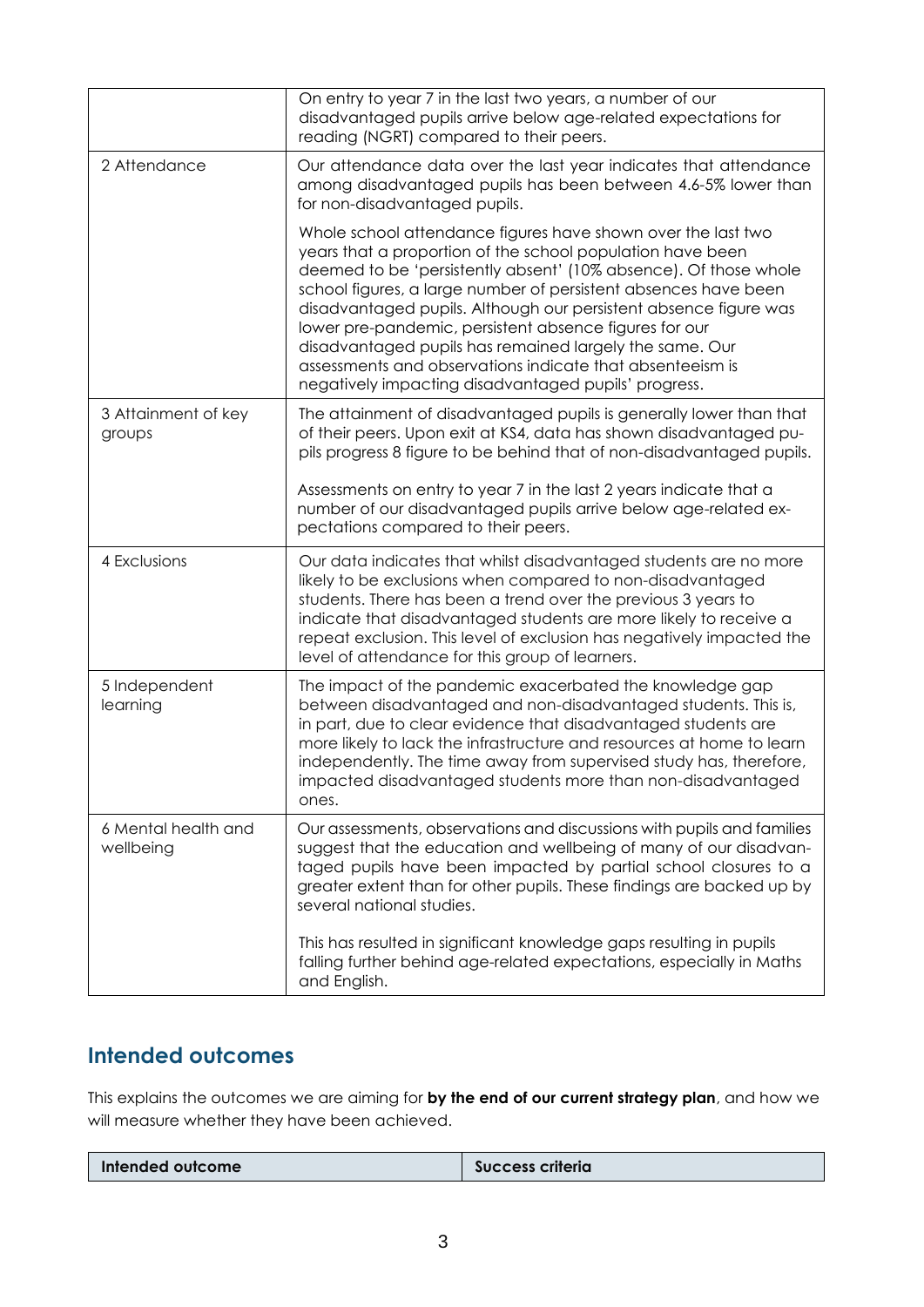| Improved reading comprehension among<br>disadvantaged pupils across KS3                                                                               | Reading comprehension tests demonstrate<br>improved comprehension skills among<br>disadvantaged pupils and a smaller disparity<br>between the scores of disadvantaged pupils<br>and their non-disadvantaged peers.<br>Teachers should also have recognised this<br>improvement through engagement in<br>lessons and book scrutiny.                                                                                                     |
|-------------------------------------------------------------------------------------------------------------------------------------------------------|----------------------------------------------------------------------------------------------------------------------------------------------------------------------------------------------------------------------------------------------------------------------------------------------------------------------------------------------------------------------------------------------------------------------------------------|
| To achieve and sustain improved attendance<br>for all pupils, particularly our disadvantaged<br>pupils                                                | Sustained high attendance by 2023/24<br>demonstrated by:<br>the overall absence rate for all pupils<br>being no more than 5%, and the at-<br>tendance gap between disadvan-<br>taged pupils and their non-disadvan-<br>taged peers being reduced to 0%<br>the percentage of all pupils who are<br>persistently absent being below 15%<br>and the figure among<br>disadvantaged pupils being no more<br>than 5% lower than their peers. |
| Improved attainment among disadvantaged<br>pupils across the curriculum at the end of KS4                                                             | By the end of our current plan in 2023/24,<br>20% or more of disadvantaged pupils enter<br>the English Baccalaureate (EBacc).<br>2024/25 KS4 outcomes demonstrate that dis-<br>advantaged pupils achieve:<br>an average Attainment 8 score of 49                                                                                                                                                                                       |
| To achieve and sustain improved wellbeing<br>for all pupils, including those who are<br>disadvantaged                                                 | Sustained high levels of wellbeing from<br>2023/24 demonstrated by:<br>qualitative data from student voice, stu-<br>dent and parent surveys and teacher<br>observations.<br>a significant increase in participation in<br>enrichment activities, particularly among<br>disadvantaged pupils.                                                                                                                                           |
| To reduce the number of fixed term<br>exclusions, whilst still improving the culture of<br>the school and the level of expectation of all<br>students | Sustained low exclusions by 2023/24<br>demonstrated by:<br>the overall exclusion rate for all pupils<br>being no more than 5%, and the gap<br>between disadvantaged pupils and<br>their non-disadvantaged peers be-<br>ing reduced to 0%                                                                                                                                                                                               |
| Improved self-regulatory skills among<br>disadvantaged pupils across all subjects.                                                                    | Teacher reports and class observations<br>suggest disadvantaged pupils are more<br>able to monitor and regulate their own<br>learning. This finding it supported by<br>independent study completion rates across<br>all classes and subjects.                                                                                                                                                                                          |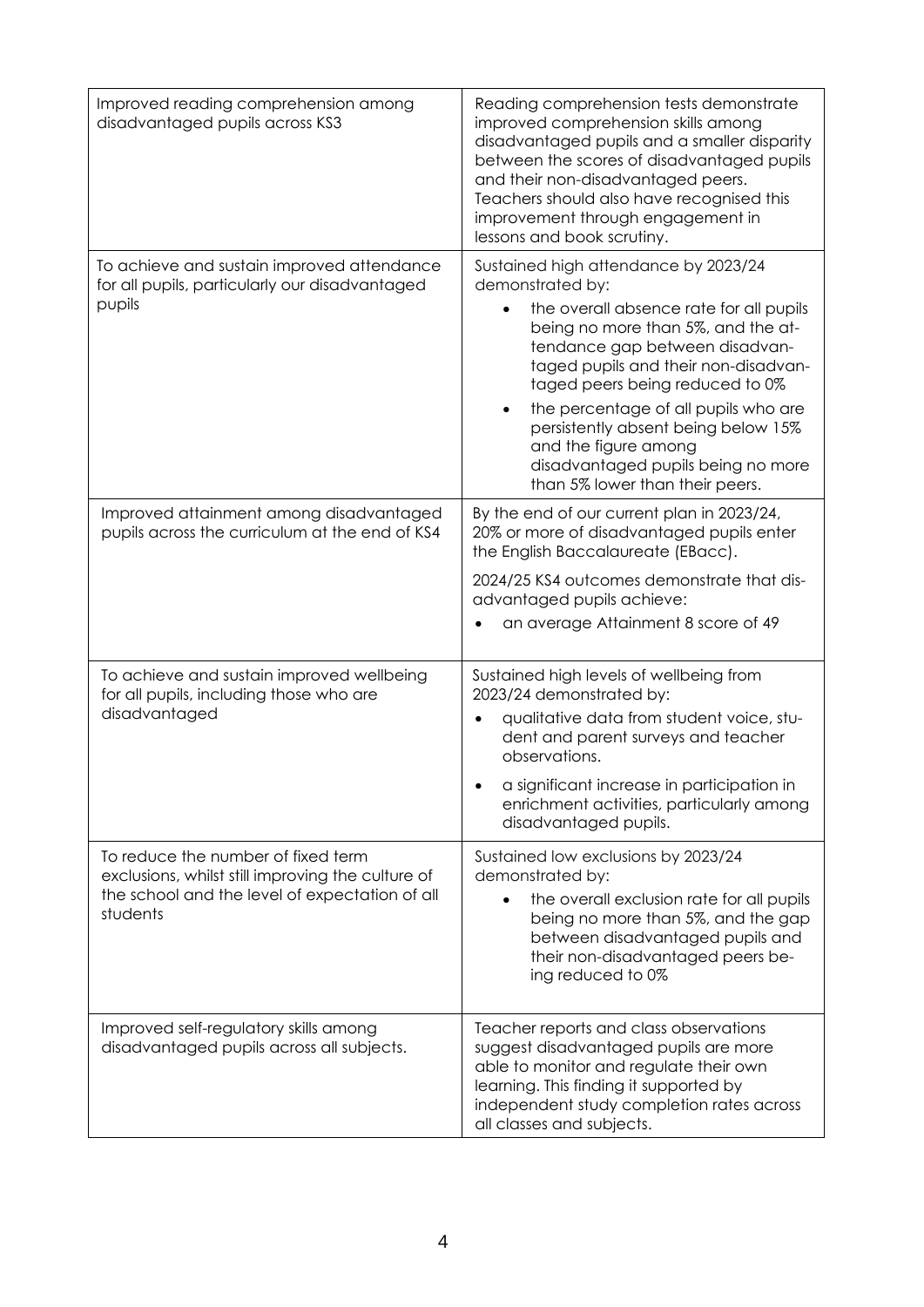## **Activity in this academic year**

This details how we intend to spend our pupil premium (and recovery premium funding) **this academic year** to address the challenges listed above.

#### **Teaching (for example, CPD, recruitment and retention)**

| <b>Activity</b>                                                                                                                                                                                      | <b>Evidence that supports this approach</b>                                                                                                                                                                                                                                                                                                                                                                                                                                                                                                                                                                                                                                         | Challenge number(s)<br>addressed |
|------------------------------------------------------------------------------------------------------------------------------------------------------------------------------------------------------|-------------------------------------------------------------------------------------------------------------------------------------------------------------------------------------------------------------------------------------------------------------------------------------------------------------------------------------------------------------------------------------------------------------------------------------------------------------------------------------------------------------------------------------------------------------------------------------------------------------------------------------------------------------------------------------|----------------------------------|
| Implementation of a<br>new reading<br>programme to<br>encompass reading for<br>all in tutor time sessions,<br>alongside an increased<br>focus on opportunities to<br>read in all curriculum<br>areas | According to the Education<br>Endowment Fund and Ofsted research,<br>it is clear that there is a link between<br>literacy levels and educational<br>outcomes. By focusing upon a whole<br>school reading programme, with<br>effective PD and school wide strategies<br>for the teaching of reading we will be<br>able to improve the exposure of pupils<br>to higher level texts, increase their<br>vocabulary and, therefore, help to close<br>achievement gaps between<br>disadvantaged and non-<br>disadvantaged learners.                                                                                                                                                       | 1/3/5                            |
| Focus on oral compre-<br>hension and oracy em-<br>bed throughout school<br>(providing opportunities<br>for structured purposeful<br>talk: EEF Literacy guid-<br>ance reports)                        | The core skills linked to oracy and effec-<br>tive oral comprehension are closely<br>linked to improved academic out-<br>comes:<br>word-gap.pdf (oup.com.cn)<br>There is evidence to suggest that pupils<br>from lower socioeconomic<br>backgrounds are more likely to be<br>behind their more advantaged<br>counterparts in developing speech and<br>language which will impact upon their<br>achievement. The average impact of<br>Oral language interventions is<br>approximately an additional six months'<br>progress over the course of a year.<br>Other benefits include improved culture<br>and behaviour inside and outside of<br>lessons: EEF Oral Language Interventions | 1/5                              |
| Enhancement of current<br>curriculum planning.                                                                                                                                                       | The best interventions for student<br>outcomes is great teaching. Ensuring<br>every teacher is supported in delivering<br>high-quality teaching is essential to<br>achieving the best outcomes for all<br>pupils, particularly the most<br>disadvantaged among them: EEF High<br><b>Quality Teaching. The development of</b><br>an effective curriculum offer will impact                                                                                                                                                                                                                                                                                                           | 1/3                              |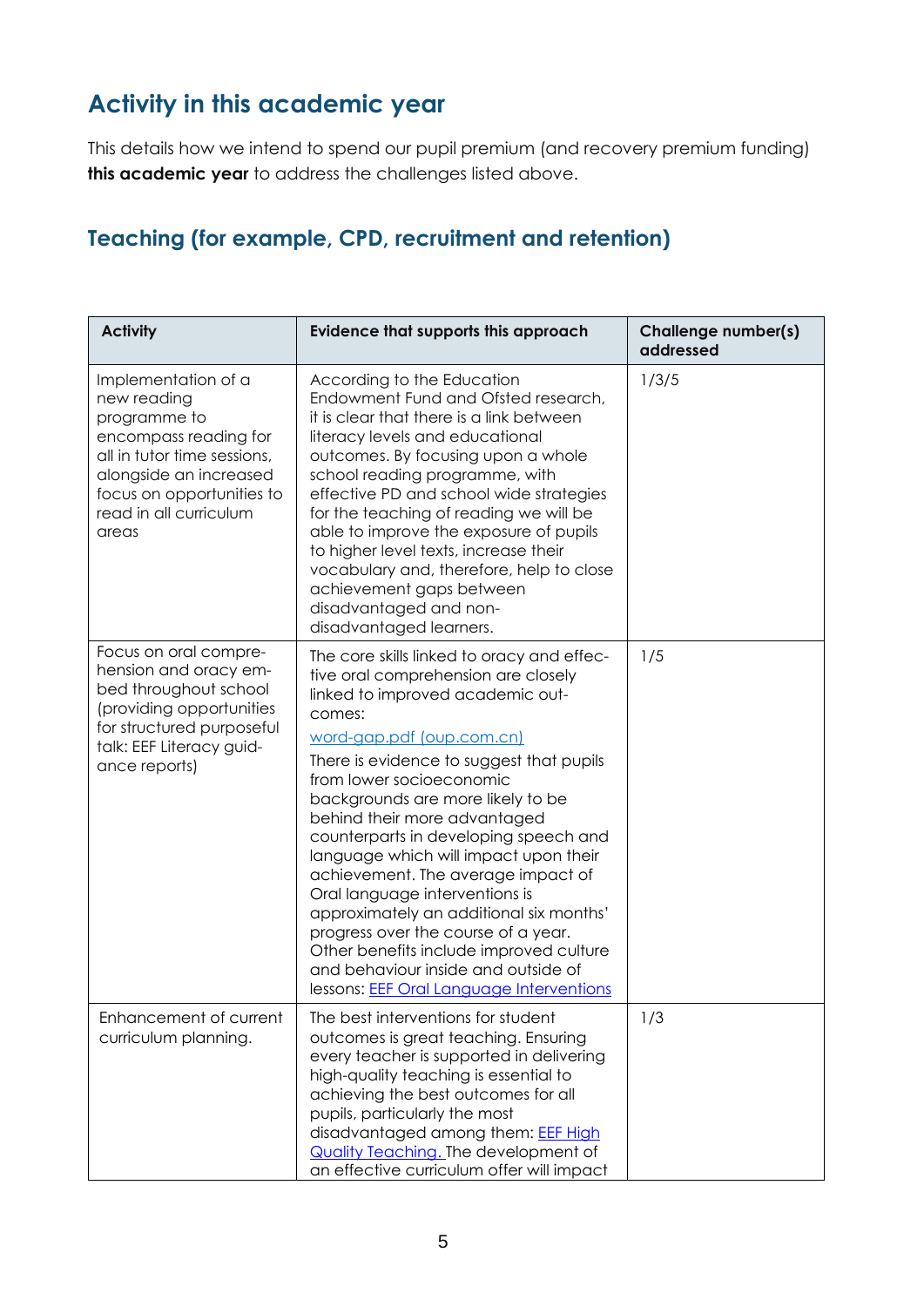|                                                                                                                         | all students, particularly those with a<br>disadvantaged background.                                                                                                                                                                                                                                                                                                  |     |
|-------------------------------------------------------------------------------------------------------------------------|-----------------------------------------------------------------------------------------------------------------------------------------------------------------------------------------------------------------------------------------------------------------------------------------------------------------------------------------------------------------------|-----|
| Develop Instructional cy-<br>cle with sustained CPD,<br>to develop Quality First<br>Teaching and embed<br>the NUSA way. | The best available evidence indicates<br>that great teaching is the most<br>important lever schools have to improve<br>pupil outcomes. Ensuring every teacher<br>is supported in delivering high-quality<br>teaching is essential to achieving the<br>best outcomes for all pupils, particularly<br>the most disadvantaged among: EEF<br><b>High Quality Teaching</b> | 1/3 |

### **Targeted academic support (for example, tutoring, one-to-one support structured interventions)**

| <b>Activity</b>                                                                                                                                                                                                                                                                                                                                        | <b>Evidence that supports this approach</b>                                                                                                                                                                                                                                                                                                                                                                                                                                                                                                                                                                                                                                                                                                                                                                                                                   | Challenge number(s)<br>addressed |
|--------------------------------------------------------------------------------------------------------------------------------------------------------------------------------------------------------------------------------------------------------------------------------------------------------------------------------------------------------|---------------------------------------------------------------------------------------------------------------------------------------------------------------------------------------------------------------------------------------------------------------------------------------------------------------------------------------------------------------------------------------------------------------------------------------------------------------------------------------------------------------------------------------------------------------------------------------------------------------------------------------------------------------------------------------------------------------------------------------------------------------------------------------------------------------------------------------------------------------|----------------------------------|
| Engaging with the<br>National Tutoring<br>Programme to provide<br>a blend of tuition,<br>mentoring and school-<br>led tutoring for pupils<br>whose education has<br>been most impacted by<br>the pandemic. A<br>significant proportion of<br>the pupils who receive<br>tutoring will be<br>disadvantaged,<br>including those who are<br>high attainers | The studies carried out by the EEF as<br>part of the teaching and learning toolkit<br>consistently find that tutoring is<br>associated with significant learning<br>gains. By focusing upon effective one-<br>to-one tuition via the use of Mytutor we<br>will be able to focus tuition on pupils<br>areas of need. The provision will be in<br>groups of 1:3 where at least 1 of the<br>targeted pupils will be in receipt of Pupil<br>Premium funding. The focus of all of the<br>tuition will be upon ensuring gaps<br>identified in assessments are filled. EEF<br>evidence indicates that one to one<br>tuition can be effective, delivering<br>approximately five additional months'<br>progress on average. In terms of small<br>group tuition evidence suggest this is<br>effective however, as a rule of thumb,<br>the smaller the group the better. | 3/5                              |
| Develop an intervention<br>strategy in order to<br>target key students,<br>particularly<br>disadvantaged<br>students, and ensure<br>that learning gaps are<br>closed.                                                                                                                                                                                  | According to Hawthorn, 2021,<br>interventions can be an incredibly<br>beneficial aspect of school life. Using a<br>structured intervention, teachers can<br>swiftly close progress or attainment gaps<br>in a key area. They can also see the<br>demonstrable impact of their practice<br>and share it with the child and their<br>parents or carers. These will focus initially<br>upon year 11 and 13, but will shift to<br>year 10 and 12 where appropriate.                                                                                                                                                                                                                                                                                                                                                                                               | 3/5                              |
| Engaging with the<br>National Tutoring<br>Programme to provide<br>a blend of tuition,<br>mentoring and school-<br>led tutoring for pupils                                                                                                                                                                                                              | Tuition targeted at specific needs and<br>knowledge gaps can be an effective<br>method to support low attaining pupils or<br>those falling behind, both one-to-one:<br>One to one tuition   EEF (educationen-<br>dowmentfoundation.org.uk)                                                                                                                                                                                                                                                                                                                                                                                                                                                                                                                                                                                                                    | 3                                |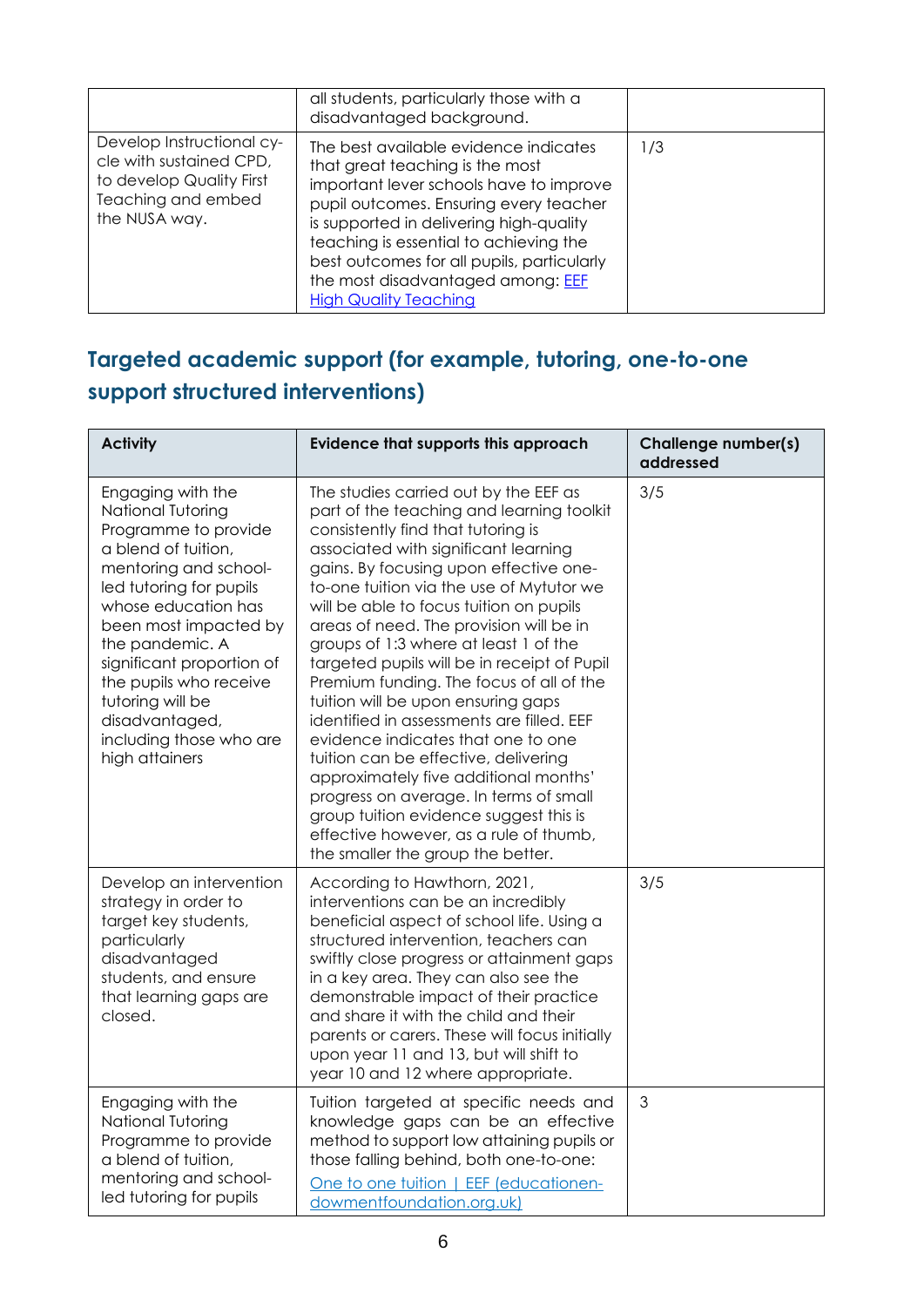| whose education has<br>been most impacted by<br>the pandemic. A<br>significant proportion of<br>the pupils who receive<br>tutoring will be<br>disadvantaged,<br>including those who are<br>high attainers across all<br>year groups. | And in small groups:<br>Small group tuition   Toolkit Strand  <br><b>Education Endowment Foundation  </b><br><b>EEF</b>                                                                                                                                          |     |
|--------------------------------------------------------------------------------------------------------------------------------------------------------------------------------------------------------------------------------------|------------------------------------------------------------------------------------------------------------------------------------------------------------------------------------------------------------------------------------------------------------------|-----|
| Increase the use of<br>data driven instruction<br>and tutor led learning.                                                                                                                                                            | Develop the use and effectiveness of<br>QLA, regular assessments and then ef-<br>fective feedback in order to pinpoint ar-<br>eas of weakness and key knowledge<br>gaps. Use tutor time, effective teaching<br>and homework in order to close gaps at<br>source. | 1/3 |

## **Wider strategies (for example, related to attendance, behaviour, wellbeing)**

| <b>Activity</b>                                                                                                                                                                                              | Evidence that supports this approach                                                                                                                                                                                                                                                                                                                                                                                                           | Challenge number(s)<br>addressed |
|--------------------------------------------------------------------------------------------------------------------------------------------------------------------------------------------------------------|------------------------------------------------------------------------------------------------------------------------------------------------------------------------------------------------------------------------------------------------------------------------------------------------------------------------------------------------------------------------------------------------------------------------------------------------|----------------------------------|
| Development of an<br>enhanced enrichment<br>programme for after<br>school activities which<br>allow increased pupil<br>participation, whilst<br>allowing staff to attend<br><b>CPD</b>                       | Enrichment programmes support the<br>development of students wellbeing. We<br>know that we have a clear connection<br>between healthy mental wellbeing and<br>attendance and exclusion figures.<br>The evidence from the Education<br>Endowment Foundation shows that a<br>focus on Arts participation and sporting<br>participation can have a positive<br>impact on a pupil                                                                  | 2/4/6                            |
| Embedding principles of<br>good practice set out in<br>DfE's Improving School<br>Attendance advice.<br>Engagement with a<br>school-based Family<br>Support Officer.                                          | The DfE guidance has been informed by<br>engagement with schools that have<br>significantly reduced persistent absence<br>levels: Rapid Evidence Assessment on<br><b>Attendance and Interventions for</b><br><b>School-Aged Pupils</b>                                                                                                                                                                                                         | 2/4/6                            |
| Develop behaviour<br>interventions for specific<br>pupils who require extra<br>support with regulating<br>their behaviour.<br>This includes training for<br>school staff, as mental<br>health practitioners. | There is evidence to suggest that CBT<br>can have a high impact on risk behav-<br>jours and behavioural difficulties:<br>Cognitive Behavioural Therapy - Youth<br><b>Endowment Fund</b><br>EIF's report on adolescent mental health<br>found good evidence that CBT interven-<br>tions support young people's social and<br>emotional skills and can reduce symp-<br>toms of anxiety and depression:<br>Adolescent mental health: A systematic | 2/4/6                            |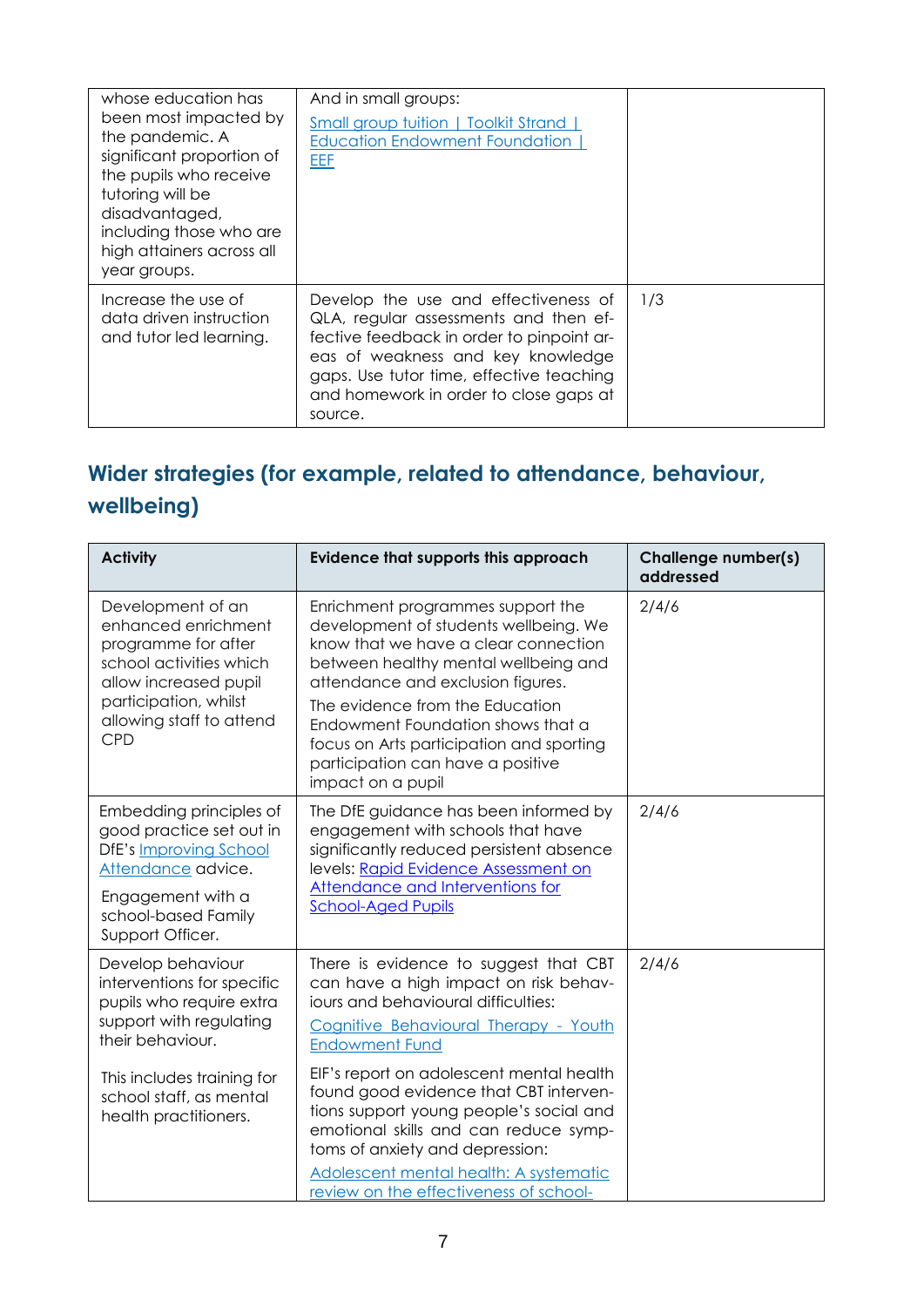|                                                                                                                                                                                                                                                                        | based interventions   Early Intervention<br>Foundation (eif.org.uk)                                                                                                                                                                                                                                                                                                                                       |         |
|------------------------------------------------------------------------------------------------------------------------------------------------------------------------------------------------------------------------------------------------------------------------|-----------------------------------------------------------------------------------------------------------------------------------------------------------------------------------------------------------------------------------------------------------------------------------------------------------------------------------------------------------------------------------------------------------|---------|
| Develop and embed<br>the wider cultural and<br>social curriculum to<br>support social and<br>emotional learning,<br>targeting specific<br>aspects of mental<br>wellbeing such as<br>resilience and empathy<br>integrating them into<br>everyday classroom<br>practice. | Evidence suggests that children from<br>disadvantaged backgrounds have, on<br>average, weaker social, emotional<br>learning (SEL) skills at all ages than their<br>more affluent peers. These skills are likely<br>to influence a range of outcomes for<br>pupils: lower SEL skills are linked with<br>poorer mental health and lower<br>academic attainment: Social and<br><b>Emotional Learning EEF</b> | 1/2/4/6 |

## **Total budgeted cost: £454,123.90**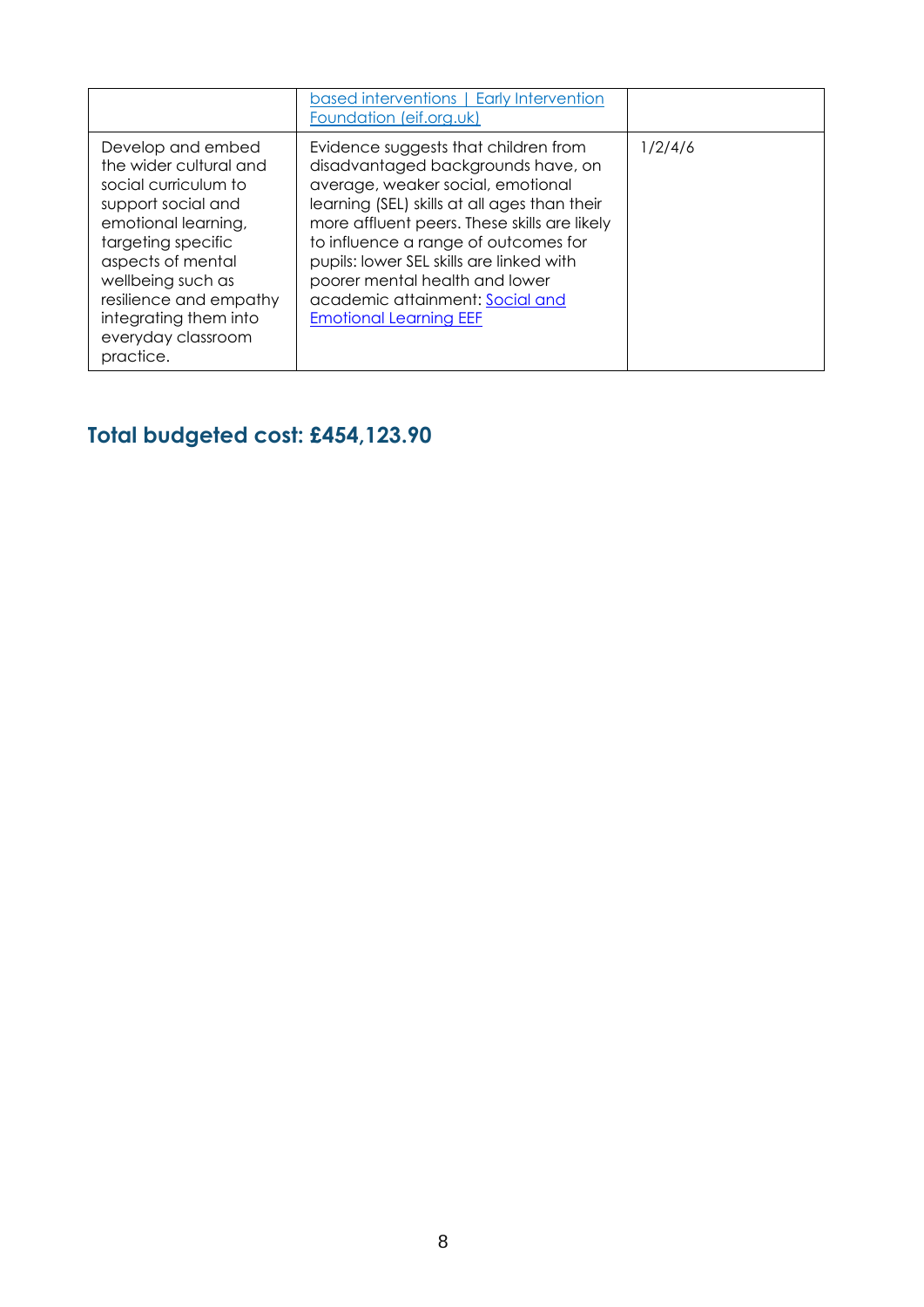## **Part B: Review of outcomes in the previous academic year**

#### **Pupil premium strategy outcomes**

This details the impact that our pupil premium activity had on pupils in the 2020 to 2021 academic year.

When reviewing outcomes for 2020/21, it is clear that, on all measures, the impact of Covid 19 was stark and impacted disadvantaged students disproportionately. As evidenced in schools across the country, partial closure was most detrimental to our disadvantaged pupils, and they were not able to benefit from our pupil premium funded improvements to teaching and targeted interventions to the degree that we intended. Whilst this impact was mitigated by our resolution to maintain a high-quality curriculum, including during periods of partial closure, even this effective remote provision caused issues for disadvantaged students. By targeting groups of students for extra support, we minimised the disruption to their learning, however, more needs to be done to close learning gaps.

To support all pupils, we engaged with online learning, ensuring all children were in receipt of an electronic device to be able to do so. By focussing on effective training for all staff and targeting home visits we have been able to support allocated families during and over the Covid-19 closures.

Though overall attendance in 2020/21 at 91.6% was lower than in the preceding year at 93.1% it was higher than the national average; these gaps are larger amongst our disadvantaged pupils.

Our assessments demonstrated that pupil behaviour, wellbeing and mental health were significantly impacted last year, primarily due to COVID-19-related issues. The impact was particularly acute for disadvantaged pupils. We used pupil premium funding to provide wellbeing support for all pupils, and targeted interventions where required; we are building on that approach in our new plan for 2021/22.